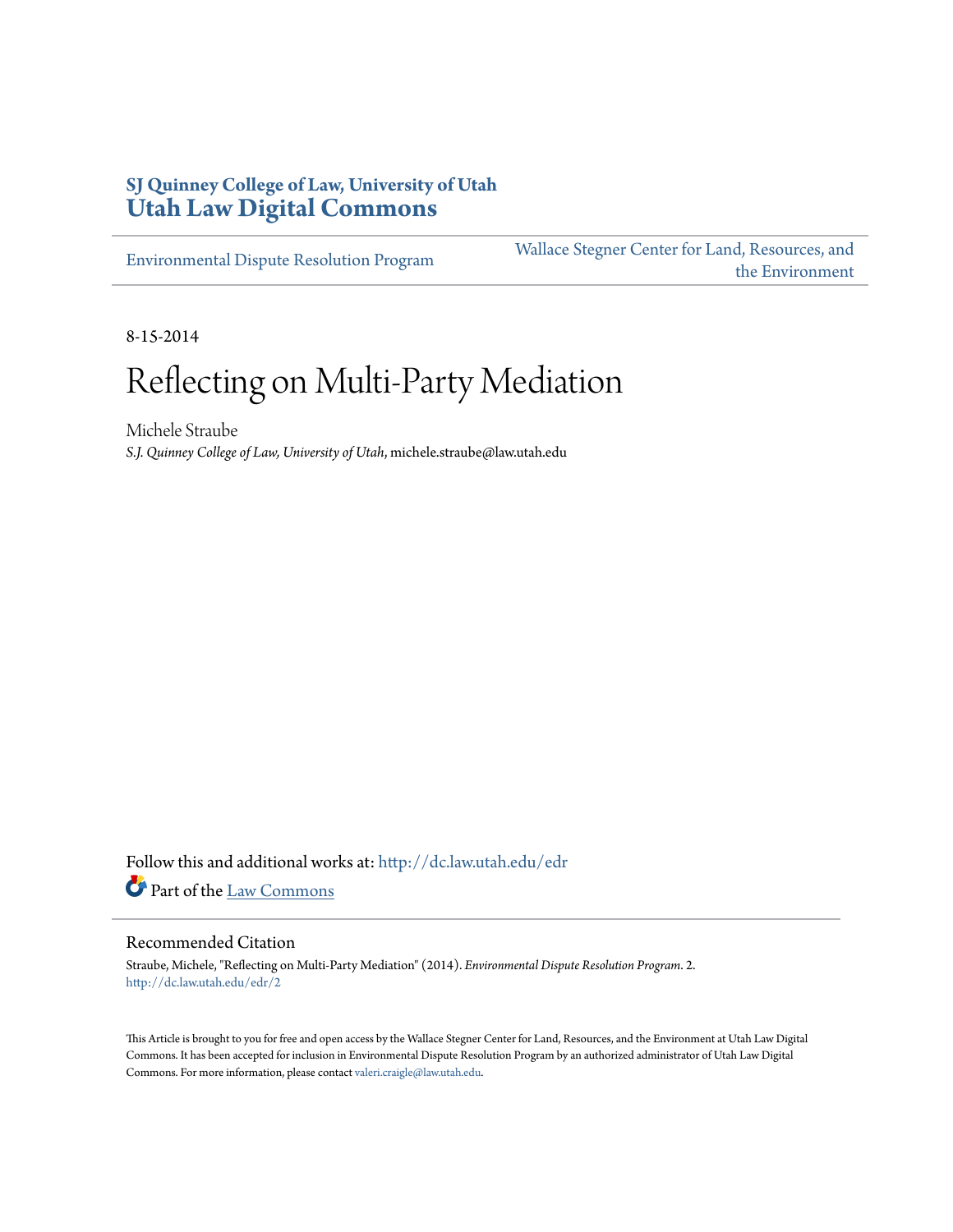### **Reflections on Multi-Party Mediation**

By Michele Straube<sup>1</sup>

Many traditional legal disputes involve multiple parties. Family disputes often involve the two spouses and a multitude of family members. Business disputes can involve multiple partners, suppliers and customers. Disputes relating to construction projects usually include the project proponent, the project designer, as well as multiple contractors and sub-contractors.

These traditional multi-party legal disputes can benefit from mediation, where a neutral third party facilitates the negotiation discussion between the parties, helps the parties find common ground and creates focus out of the potential chaos.

### *Multi-Party Consensus Building Opportunities*

In my line of work, public policy mediation, there are additional opportunities for multi-party consensus-building.

The normal process for all levels of US governments (federal, state and local) to develop new regulations and policies is to work internally to create a proposal, which is then made public for a 30-day to 60-day comment period. Sometimes public hearings are held during the comment period as well. The government then reviews the public comments, makes changes to the proposal (or not), and the final regulation or policy is issued. Those who object to the new regulation or policy often file a legal challenge.

In some situations, government officials have set aside this normal process in lieu of developing new regulations or policies collaboratively with the public. They convene a multi-party group with representatives of the significant stakeholder interests, with the objective of co-creating a policy approach that will satisfy everyone and that will not be challenged in court.

Several years ago, I helped a state environmental agency work with industry and environmental groups to create a program that provided incentives for manufacturing and other facilities to take actions that were more protective of the environment than those required by current regulation. Rather than having the government tell industry what to do, industry and environmental groups together designed a program that could be implemented with community support. Several years later, the program is very successful, with a wide range of large, medium

 

<sup>&</sup>lt;sup>1</sup> Michele Straube is a Lecturer at the S.J. Quinney College of Law, University of Utah, and Director of the newly created Environmental Dispute Resolution Program at the Wallace Stegner Center. http://www.law.utah.edu/stegner/environmental-dispute-resolution/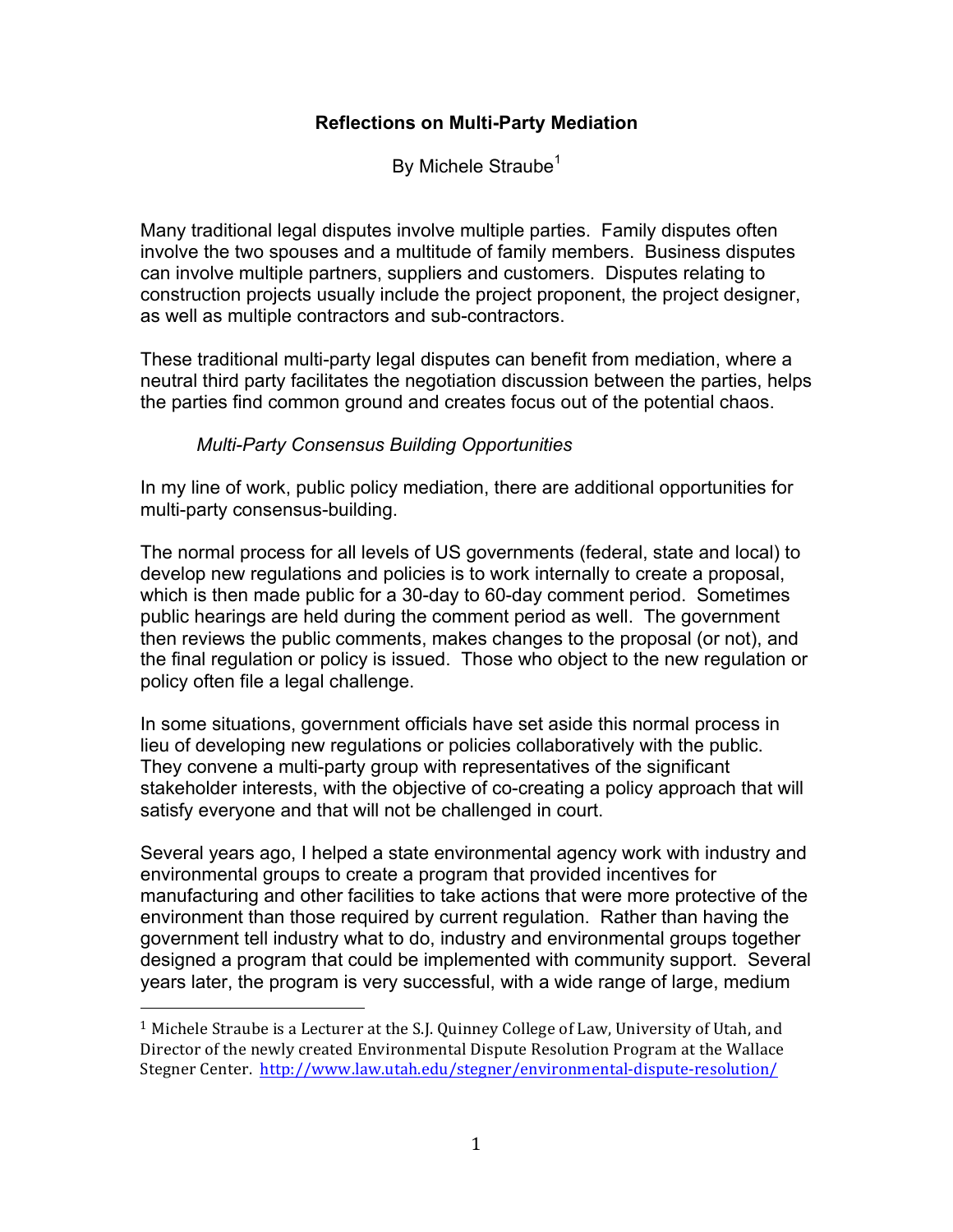and small companies who have developed internal strategies to prevent environmental emissions altogether or reduce them below the legal standards.

Another major opportunity for multi-party consensus-building arises in situations where no one party has adequate resources to fix a problem or get the job done. This is particularly true where the government wants to take action, but needs cooperation and support from other entities to be successful.

I am currently working with a collaborative partnership that came together to remove invasive plant species along 90 miles of a major river in the US southwest. The invasive plants are found on land owned by three different federal government agencies, at least one state agency and many private landowners. The invasive plants are so thick and difficult to kill, that it can take a 7-person crew a full week to clear a small section of river bank. In addition, noone has attempted to conduct an invasive plant removal project at this large scale and the methods for doing so are untested. The partnership initiated a multi-year, multi-party, consensus-building process to jointly design a successful plant removal project, and to find the resources to implement the full project. The group's ongoing discussions require active organization and mediation.

#### *Before the Multi-Party Mediation Starts*

Having multiple parties involved in a dispute or a mediation obviously creates greater complexity than is found in two-party disputes. More people, more issues, more emotion, more potential for confusion and impasse. It's hard to know which topic to talk about first. You may or may not have the right people involved in the conversation. These are only a few of the potential complexities.

Whenever possible, I recommend that the mediator conduct some type of situation assessment *before* the multiple parties have their first meeting to ensure that the negotiations will be productive. A situation assessment usually involves the mediator having confidential interviews with as many people as possible who may have relevant information about the subject of the dispute.

Using the information learned during the assessment interviews, the mediator can then design a process that has the greatest likelihood of success. A successful multi-party process will probably include:

- A representative from each entity that has decision-making authority. Ideally the person who will have to make the decision will be at the negotiating table, but if that is not possible, that person needs to be kept fully informed about the progress of the negotiation.
- A representative from each entity that will have to implement any consensus solutions.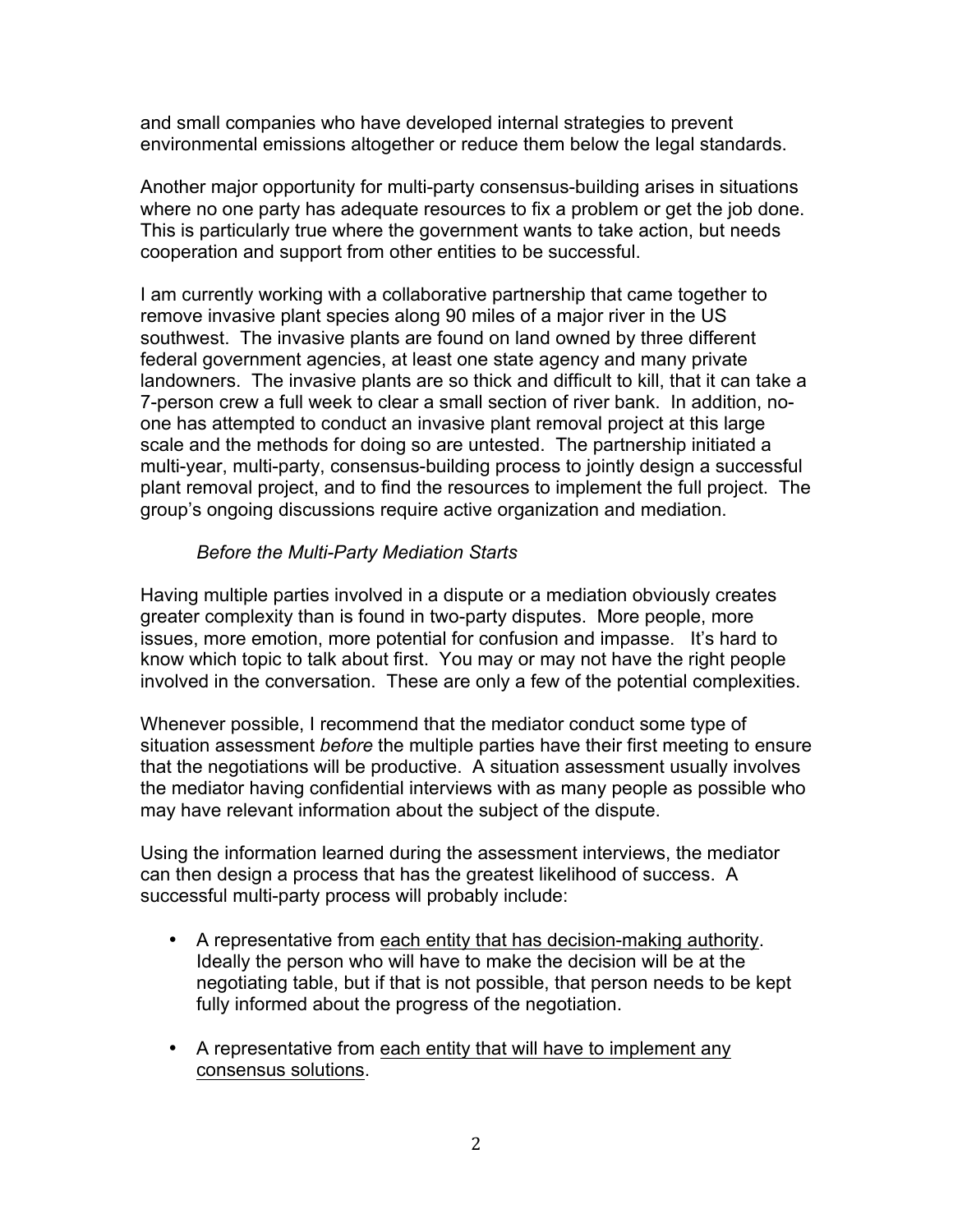- A representative from all entities that have the power to block final implementation of any consensus solutions. This can include organizations or individuals who might file a legal challenge, and/or organizations or individuals who have political or community power to change the final result.
- Additional organizations or individuals who have relevant data to provide to the group.

The situation assessment report will also identify the issues that are of concern to the various stakeholder interests, as well as the opportunities the mediator sees for mutual gain.

#### *Nurturing the Consensus-Building Process*

Designing and managing a multi-party consensus-building process is as much an art as a science. There are, however, three approaches that I have found particularly effective.

First, the mediator should help the parties understand what "consensus" means and continually work with them to strive for "consensus". As I use the term, a "consensus" agreement is one that all parties can live with and are willing to implement. No-one loves it, no-one hates it, but everyone is willing to sign it and support it.

In the multi-party processes that I mediate, I encourage the parties to agree in the first meeting that everyone will share responsibility for finding solutions that will meet everyone's needs. Just as no one person can dictate the decision for the others, no one person has veto power. Likewise, no person can simply state that they don't like a potential solution without offering another suggestion that they think *might* be satisfactory to everyone. This approach to consensus encourages everyone to fully understand all the perspectives in the room, and promotes creative problem-solving. It is time-consuming, but the results are often unexpected and effective.

Second, the mediator needs to allow adequate time for the parties to learn from each other, and in some cases, to learn together. With encouragement to keep an open mind, the parties should share their perspectives with each other and ask questions to ensure full understanding. In many of the projects on which I work, the group starts by sharing the relevant information each party already knows about the underlying issue. The group members then ask themselves if there is any information they need, but have not yet shared. If so, they work together to find the new information or even to create it (e.g., taking scientific samples together). The side benefit of spending time to learn together is that it models collaboration in a relatively stress-free activity, and it encourages the parties to think about the issues from multiple angles.